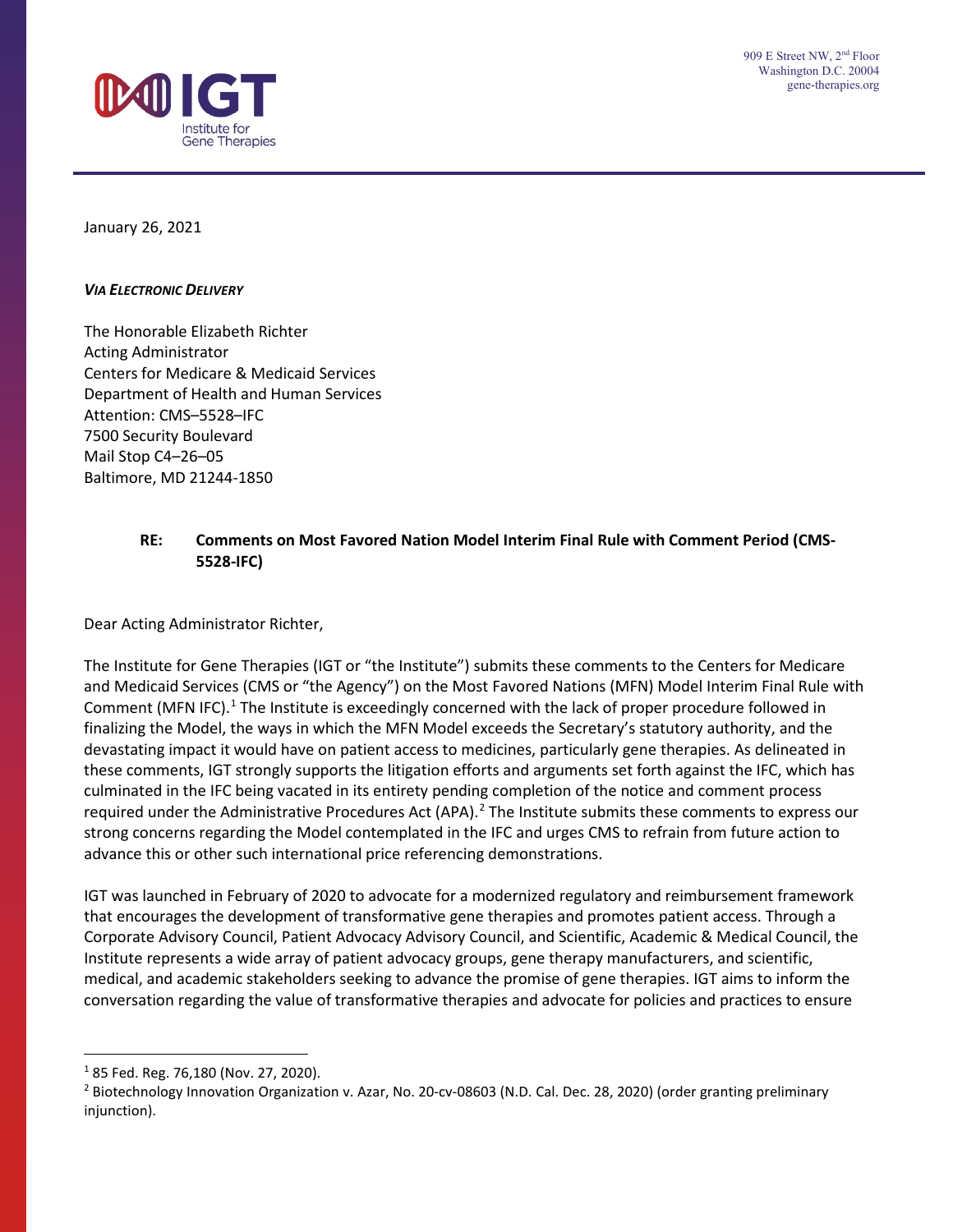patient access to these treatments. A full list of our members is available a[t https://www.gene](https://www.gene-therapies.org/advisory-councils)[therapies.org/advisory-councils.](https://www.gene-therapies.org/advisory-councils)

## **IGT Supports the Litigation Challenging the Legality of the MFN Model IFC**

Four primary lawsuits have been filed in United States (U.S.) District Courts challenging the IFC on procedural and substantive grounds.<sup>[3](#page-1-0)</sup> IGT strongly supports these lawsuits and the decisions ordered by all four courts halting implementation of the MFN Model, which was slated to have begun on January 1, 2021.

In the U.S. District Court for the District of Maryland, the Association of Community Cancer Centers (ACCC), the Pharmaceutical Research and Manufacturers of America (PhRMA), the Global Colon Cancer Association, and the National Infusion Center Association assert that CMS exceeded the Agency's statutory authority in issuing the IFC. The ACCC lawsuit raises three significant areas of concern with the IFC: (1) substantive issues pertaining to the provisions contained in the IFC; (2) procedural issues regarding notice and solicitation of public comment; and (3) statutory authority issues concerning the Agency's use of the CMS Innovation Center to institute a mandatory nationwide payment model.[4](#page-1-1)

IGT strongly supports the arguments and rationale set forth by plaintiffs in this litigation. More specifically, plaintiffs argue that, according to a CMS analysis of the IFC, Medicare beneficiaries could lose access to doctors and prescription drugs, and the Model would only lower out-of-pocket costs for approximately one percent of beneficiaries in Medicare Part B due to both supplemental coverage and the number of beneficiaries who do not take the medicines included in the demonstration. In addition, the lawsuit argues that CMS did not undertake proper administrative procedures when issuing the IFC. The lawsuit notes that by publishing an Interim Final Rule, CMS deprived stakeholders the opportunity for public comment. In addition, the litigation notes that while the Coronavirus (COVID-19) Public Health Emergency is cited as the reason for the Agency issuing an Interim Final Rule, the scope of the provisions contained in the MFN Interim Final Rule specifically carves out COVID-19 treatments and therapies. Finally, while Social Security Act Section 1115A authorizes CMS to conduct "tests" of new payment models under the Innovation Center, the MFN Model revises a significant portion of the Medicare Part B program on a mandatory and nationwide basis. Using the Innovation Center to facilitate these significant changes is beyond CMS' statutory authority.

On December 23, 2020, the U.S. District Court for the District of Maryland granted a temporary restraining order halting implementation of the MFN Model for fourteen days.<sup>[5](#page-1-2)</sup> Subsequently, on January 6, 2021, the Court extended the temporary restraining order until January 20, 2021.<sup>[6](#page-1-3)</sup> In the parallel case filed by the Biotechnology Innovation Organization (BIO), the California Life Sciences Association (CLSA), and Biocom California, the Court granted a preliminary injunction prohibiting CMS from implementing the IFC on the grounds that CMS did not follow notice and comment procedures required under the APA.<sup>[7](#page-1-4)</sup> The order vacates the MFN in its entirety, pending completion of the notice and comment process. IGT supports the orders issued across these cases.

<span id="page-1-0"></span><sup>&</sup>lt;sup>3</sup> Assoc. Comm. Cancer Ctrs. v. Azar, No. 20-cv-03531 (D. Md. filed Dec. 4, 2020); Biotechnology Innovation Organization v. Azar, No. 20-cv-08603 (N.D. Cal. filed Dec. 4, 2020); Comm. Oncology Alliance v. Azar, No. 20-cv-03604 (D. D.C. filed Dec. 11, 2020); Regeneron Pharmaceuticals, Inc. v. United States Dept. of Health and Human Services, No. 20-cv-10488 (S.D. N.Y filed Dec. 11, 2020).

<span id="page-1-1"></span><sup>4</sup> Assoc. Comm. Cancer Ctrs. v. Azar, No. 20-cv-03531 (D. Md. filed Dec. 4, 2020).

<span id="page-1-2"></span><sup>&</sup>lt;sup>5</sup> Assoc. Comm. Cancer Ctrs. v. Azar, No. 20-cv-03531 (D. Md. Dec. 23, 2020) (order granting preliminary injunction).<br><sup>6</sup> Assoc. Comm. Cancer Ctrs. v. Azar, No. 20-cv-03531 (D. Md. Jan. 6, 2021) (order extending prelimin

<span id="page-1-3"></span>

<span id="page-1-4"></span>injunction).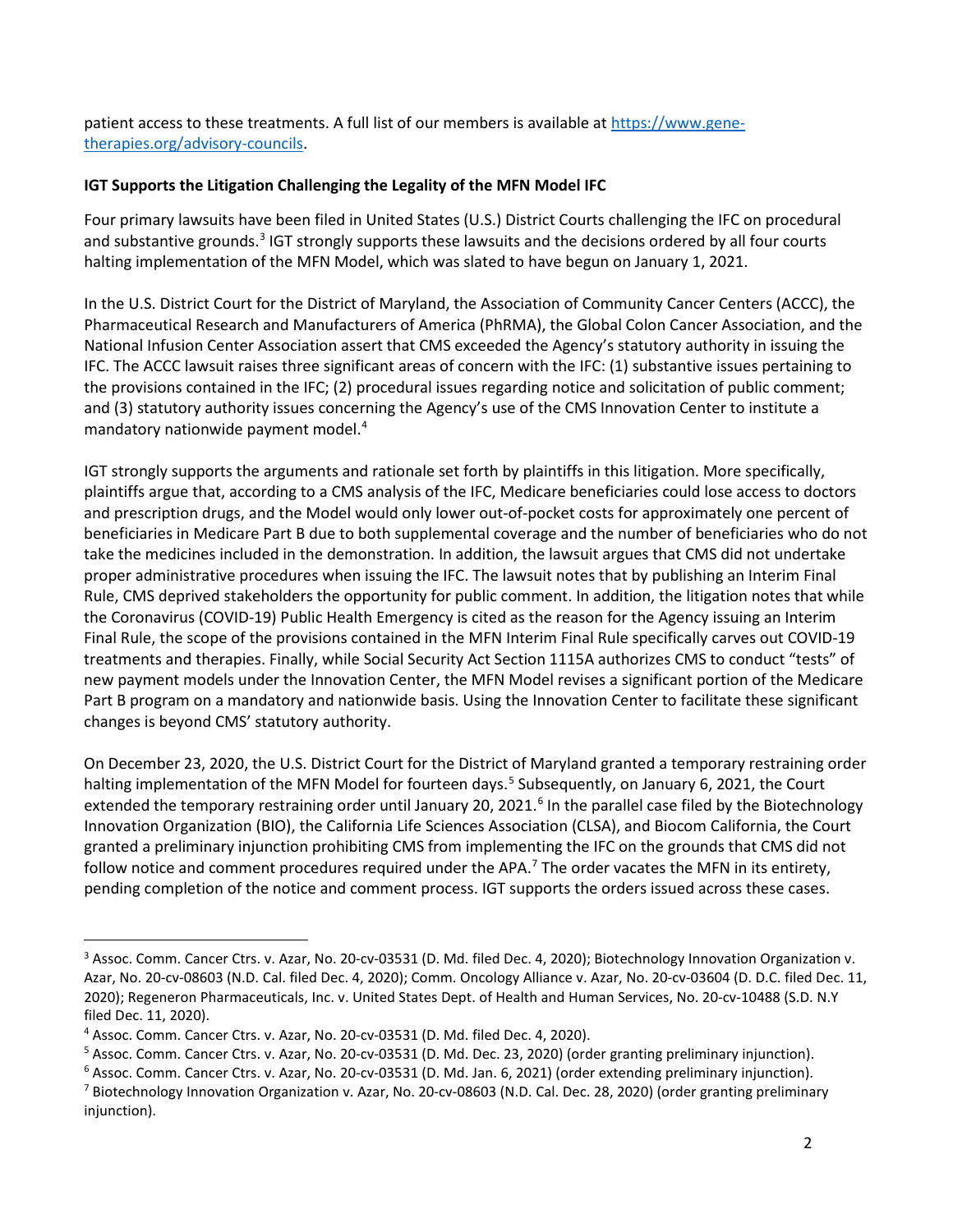### **IGT Urges CMS to Refrain from Advancing Any Future International Price Referencing Demonstration**

The Institute is significantly concerned about the negative implications the IFC poses for drugs and biologicals covered under Medicare Part B, as set forth in the ongoing litigation. With the IFC now vacated, the Institute urges CMS to refrain from initiating any future international price referencing demonstrations for Part B drugs and biologics. While these types of price control demonstrations are harmful to provider and patient access to specialty drugs and biologicals, they would be particularly devastating if applied to gene therapy.

The science behind gene therapies has been decades in the making, and its arrival marks a high point in scientific innovation and shifts in patient treatment paradigms. Gene therapies have the potential to revolutionize our healthcare landscape, replacing life-long chronic treatment with therapies intended for one-time administration and providing potentially curative therapies for diseases for which no treatment options exist. Transformative therapies can not only extend but also enhance the quality of life for individuals afflicted by rare genetic diseases. The approval of several gene therapies, with more on the horizon, has increased the need to modernize payer systems to reflect the unique coverage, coding, and payment parameters necessary for facilitating long-term access to gene therapies while preserving healthcare system sustainability.

The institution of draconian price control measures, such as international price referencing, would be exceedingly harmful for provider and patient access to these transformative therapies. Of most concern, many of the reference countries use the quality adjusted life year (QALY) as a metric to assess a product's "value" and dictate an artificial price. Notably, the Affordable Care Act prohibited the use of evidence or findings from comparative clinical effectiveness research as a threshold to determine Medicare coverage and reimbursement in a manner that "treats extending the life of an elderly, disabled, or terminally ill individual as of lower value than extending the life of an individual who is younger, nondisabled, or not terminally ill."<sup>[8](#page-2-0)</sup> Importing foreign prices informed by this discriminatory metric counters the Agency's touted purpose of the MFN Model IFC of "preserving or enhancing quality of care furnished to Medicare beneficiaries[.]"[9](#page-2-1) In addition, a report issued by the U.S. National Council on Disability (NCD) found that implementing price control measures, such as certain countries' use of QALYs to make benefit and coverage decisions, has led to a decline in patient access to medications. [10](#page-2-2) When these types of price controls are enacted, subjective benchmarks assessing costeffectiveness often take precedence over patient needs.

CMS itself has recognized that application of the MFN IFC to gene therapies would be problematic, noting that it is –

considering whether we should exclude certain gene and cell therapies based on supply chain criteria, similar to our policy to exclude vaccines and compounded drugs. For future years, we seek comment on whether we should exclude certain gene and cell therapies or new drugs for the treatment of rare diseases and conditions from the MFN Model, and how CMS would identify such drugs for exclusions, particularly how we would define such drugs, identify rare diseases and conditions for purposes of the MFN Model, and determine the appropriate length of such exclusion, for example, all performance years or several years after the drug is first sold in the  $U.S.<sup>11</sup>$  $U.S.<sup>11</sup>$  $U.S.<sup>11</sup>$ 

<span id="page-2-0"></span> $8$  Social Security Act § 1182(c)(1).

<span id="page-2-1"></span><sup>9</sup> 85 Fed. Reg. at 76,181.

<span id="page-2-2"></span><sup>&</sup>lt;sup>10</sup> NATIONAL COUNCIL ON DISABILITY (NCD), QUALITY-ADJUSTED LIFE YEARS AND THE DEVALUATION OF LIFE WITH DISABILITY (2019).

<span id="page-2-3"></span><sup>11</sup> 85 Fed. Reg. at 76,191.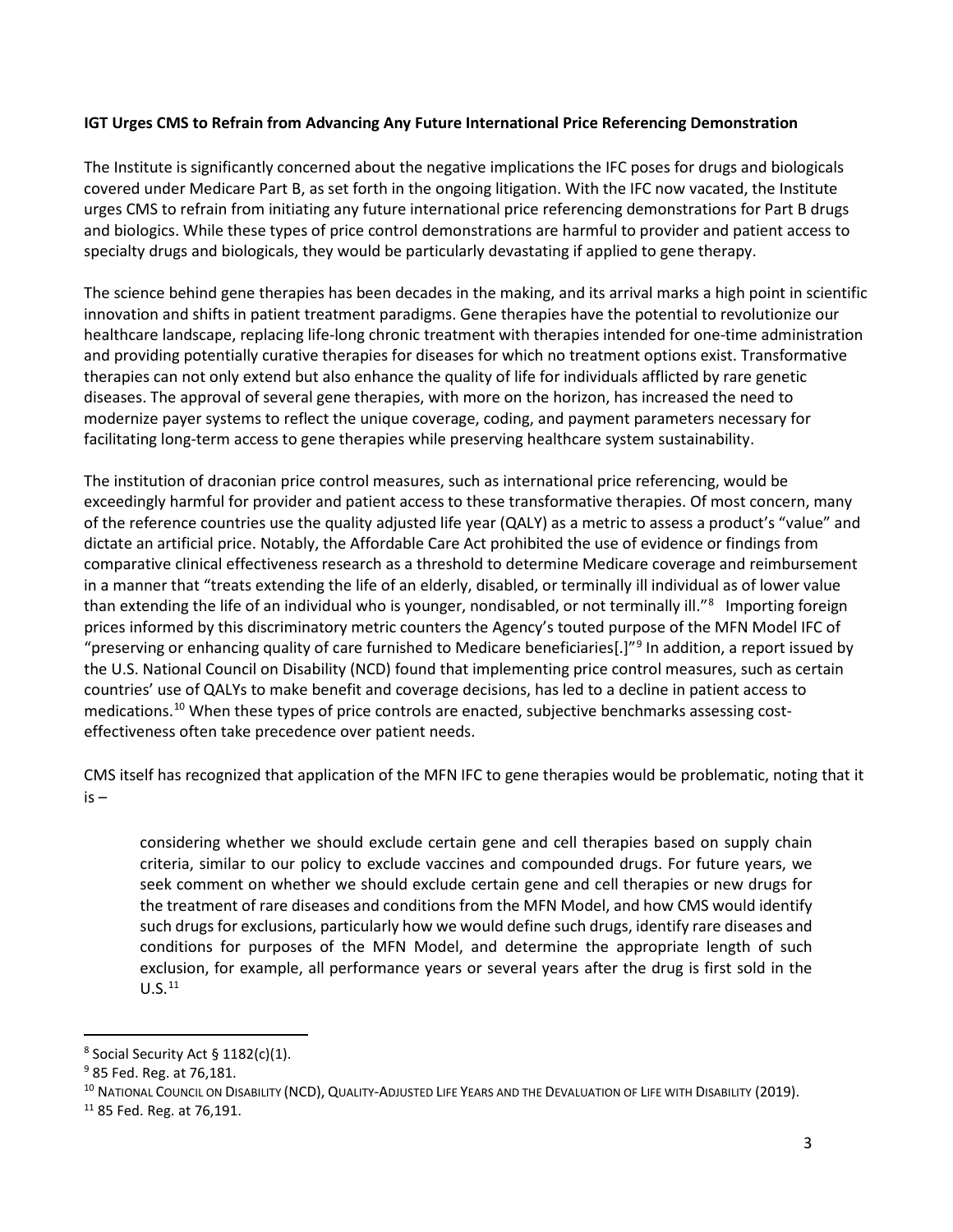IGT urges CMS to refrain from moving forward with the MFN IFC in any fashion for any drugs or biologicals, including for gene therapies.

In addition to the concerns set forth in the litigation and the provider and patient access concerns described above, a variety of unique considerations apply to gene therapies. IGT is concerned that interference with these dynamics through the MFN Model or other demonstrations could result in provider and patient access issues and broader ramifications on the gene therapy industry. Several of these issues include, but are not limited to:

- Rare and Ultra-rare Patient Populations: Gene therapies for rare and ultra-rare genetic diseases may have very low volume across payers or very low volume in Medicare. The institution of severe price control measures, such as those in the MFN Model, would pose significant negative ramifications to beneficiaries by establishing barriers to provider and patient use of gene therapies. At a time when gene therapy stakeholders are working intensively to develop reimbursement solutions to facilitate appropriate reimbursement and access, these types of Models would substantially delay or effectively deny access for Medicare patients.
- Ex-U.S. Rights: Given the resources required to commercialize highly specialized technologies in the diverse ex-U.S. markets, small gene therapy companies often use out-licensing agreements with other companies for ex-U.S. gene therapy commercialization, including price setting in ex-US countries. As such, the U.S. companies do not control the pricing of the drug sold outside of the U.S. Comparing the cost of a drug sold in the U.S. to other countries in which, due to out-licensing agreements, U.S. manufacturers have no control over international pricing, would not be justified under the MFN Model or any future Part B drug payment demonstration.
- Supply Chain Considerations: In the IFC, CMS discusses the exclusion of certain drugs that are acquired outside of the typical supply chain.<sup>[12](#page-3-0)</sup> Specialized supply chains are typically necessary for gene therapies, such as cold-/frozen-chain requirements for distribution, close coordination among supply chain stakeholders, just-in-time delivery due to self-life limitations, controlled operating conditions, and facilitation by digital platforms, patient services, or hubs.<sup>[13](#page-3-1)</sup> In addition, the "bespoke" manufacturing processes for gene therapies are often outsourced due to complexity.<sup>[14](#page-3-2)</sup>
- Drug Selection Logic: The review of annual allowed charges methodology for drugs to be included in the MFN IFC is not compatible with cost considerations for gene therapies. Transformative therapies intended for one-time administration have the potential to replace a lifetime of medical and nonmedical costs and should not be assessed under the type of Model CMS has developed. Including these types of therapies in the MFN Model or any future Part B drug payment demonstration would be imprudent as gene therapies do not encompass the same types of recurring, stable costs as drugs that treat chronic conditions over a patient's lifetime.

<span id="page-3-0"></span><sup>12</sup> *Id.* at 76,190.

<span id="page-3-2"></span><span id="page-3-1"></span><sup>13</sup> *See*, *e.g.*, Sanjay Srivastava et al., *Transforming Next-Gen Therapy Supply Chains Into Patient-Connected Value Chains*, CELL & GENE (June 20, 2019), [https://www.cellandgene.com/doc/transforming-next-gen-therapy-supply-chains-into-patient](https://www.cellandgene.com/doc/transforming-next-gen-therapy-supply-chains-into-patient-connected-value-chains-0001)[connected-value-chains-0001.](https://www.cellandgene.com/doc/transforming-next-gen-therapy-supply-chains-into-patient-connected-value-chains-0001) 14 *Id.*